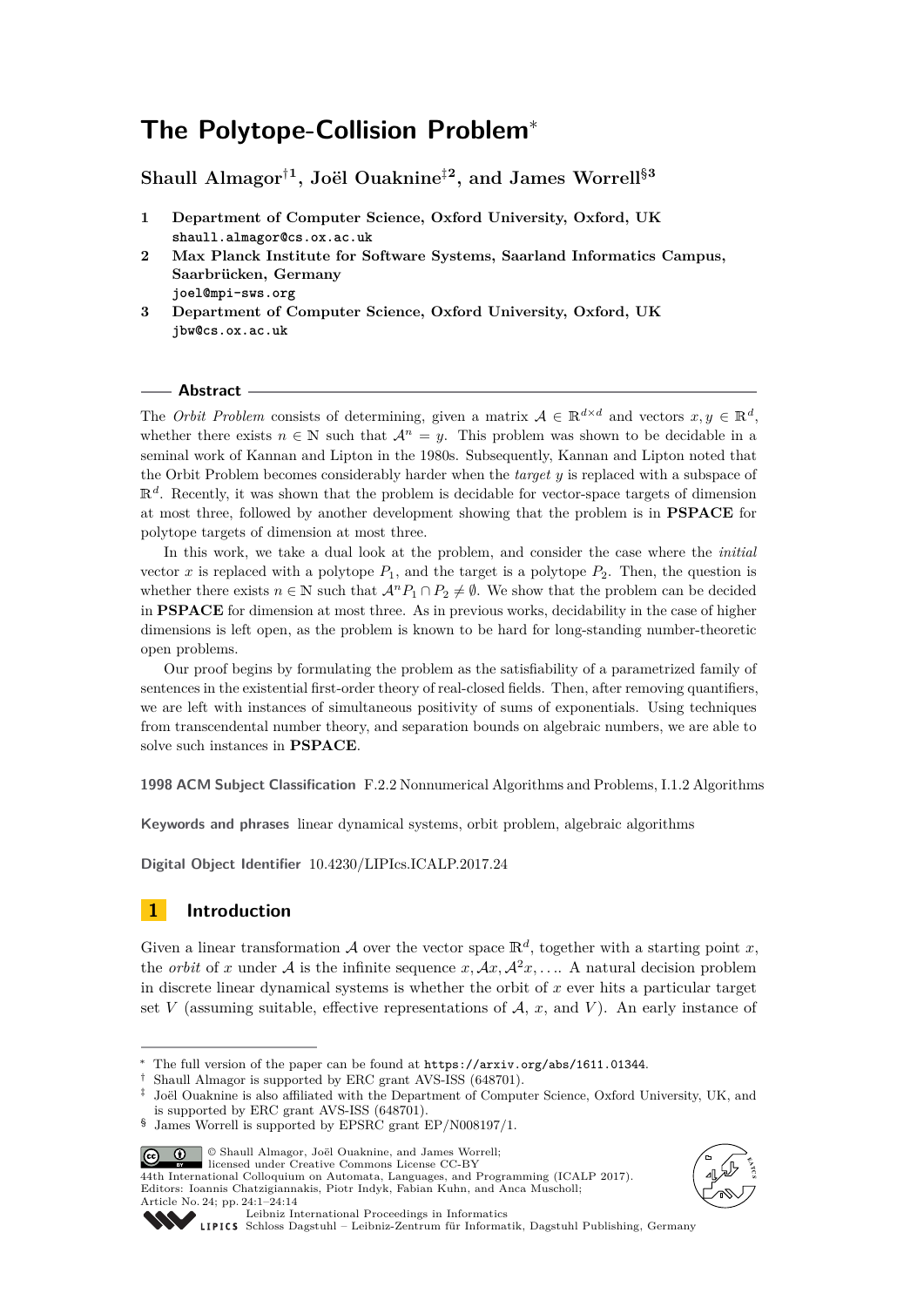#### **24:2 The Polytope-Collision Problem**

this problem was raised by Harrison in 1969 [\[12\]](#page-12-0) for the special case in which *V* is simply a point in R*<sup>d</sup>* . Decidability remained open for over ten years, and was finally settled in a seminal paper of Kannan and Lipton, who moreover gave a polynomial-time decision procedure [\[13\]](#page-12-1). In subsequent work [\[14\]](#page-12-2), Kannan and Lipton noted that the Orbit Problem becomes considerably harder when the target *V* is replaced by a subspace of  $\mathbb{R}^d$ : indeed, if *V* has dimension *d* − 1, the problem is equivalent to the *Skolem Problem*, known to be **NP-Hard** but whose decidability has remained open for over 80 years [\[21\]](#page-13-1). However, for low-dimensional target spaces, the Orbit Problem becomes more tractable. Indeed, it was recently shown in [\[7\]](#page-12-3) that the problem is decidable for vector-space targets of dimension at most three, with polynomial-time complexity for one-dimensional targets, and complexity in **NPRP** for two- and three-dimensional targets. Another development followed in [\[8\]](#page-12-4), where the authors consider more intricate target sets, namely polytopes. It is shown in [\[8\]](#page-12-4) that up to dimension three, the problem can be solved in **PSPACE**. In addition, it is shown that for higher dimensions, the problem becomes hard with respect to long-standing number-theoretic open problems.

A key motivation for studying the Orbit Problem comes from program verification, particularly the problem of determining whether a simple while loop with affine assignments and guards will terminate or not. Similar reachability questions were considered and left open by Lee and Yannakakis in [\[15\]](#page-12-5) for what they termed "real affine transition systems". Similarly, decidability for the case of a single-halfspace target was mentioned as an open problem by Braverman in [\[5\]](#page-12-6).

An important aspect of termination problems for linear loops is the quantification of the initial point. Traditionally, the 'Termination problem' in the program-verification literature (see, e.g. [\[4\]](#page-12-7)) refers to termination of while loops for *all* possible initial starting points. In [\[17\]](#page-12-8) the traditional Termination Problem is solved over the integers for while loops, assuming diagonalisability of the associated linear transformation. To our knowledge, very little else is known on the general problem of universally quantified inputs. In contrast, the works in [\[7,](#page-12-3) [8\]](#page-12-4) study the termination problem where the input is fixed (but the target space is complicated). This corresponds to verifying the termination of a concrete run of a linear loop. It should be noted that the techniques used for analyzing the latter differ significantly from the former.

In this work, we take a dual look at the problem, and study the case where the input is existentially quantified. Thus, we are given a set  $P_1 \subseteq \mathbb{R}^d$ , and a target set  $P_2$ , and the problem is to decide whether there exists  $x \in P_1$  and  $n \in \mathbb{N}$  such that  $\mathcal{A}^n x \in P_2$ . In practice, this corresponds to deciding *safety* properties of linear loops: we think of *P*<sup>2</sup> as some error set, and the problem is to decide whether there exists an input that would cause the program to reach the error set.

Specifically, the focus of this paper is the **3D Polytope-Collision Problem** (**3DPCP**, for short): Given two polytopes  $P_1$  and  $P_2$  in  $\mathbb{R}^3$  (represented as an intersection of halfspaces) and a matrix with real-algebraic entries<sup>[1](#page-1-0)</sup>  $A \in (A \cap \mathbb{R})^{3 \times 3}$ , determine whether there exists a point  $x \in P_1$  and a natural number *n* such that  $\mathcal{A}^n x \in P_2$ .

We present the following effectiveness result on the 3D Polytope-Collision Problem.

#### <span id="page-1-1"></span>▶ **Theorem 1.** *3DPCP is decidable in PSPACE.*

Note that as proved in [\[8\]](#page-12-4), when the dimension is at least four, the polytope-collision problem becomes hard with respect to number-theoretic open problems.

<span id="page-1-0"></span> $1$  We denote by A the set of algebraic numbers.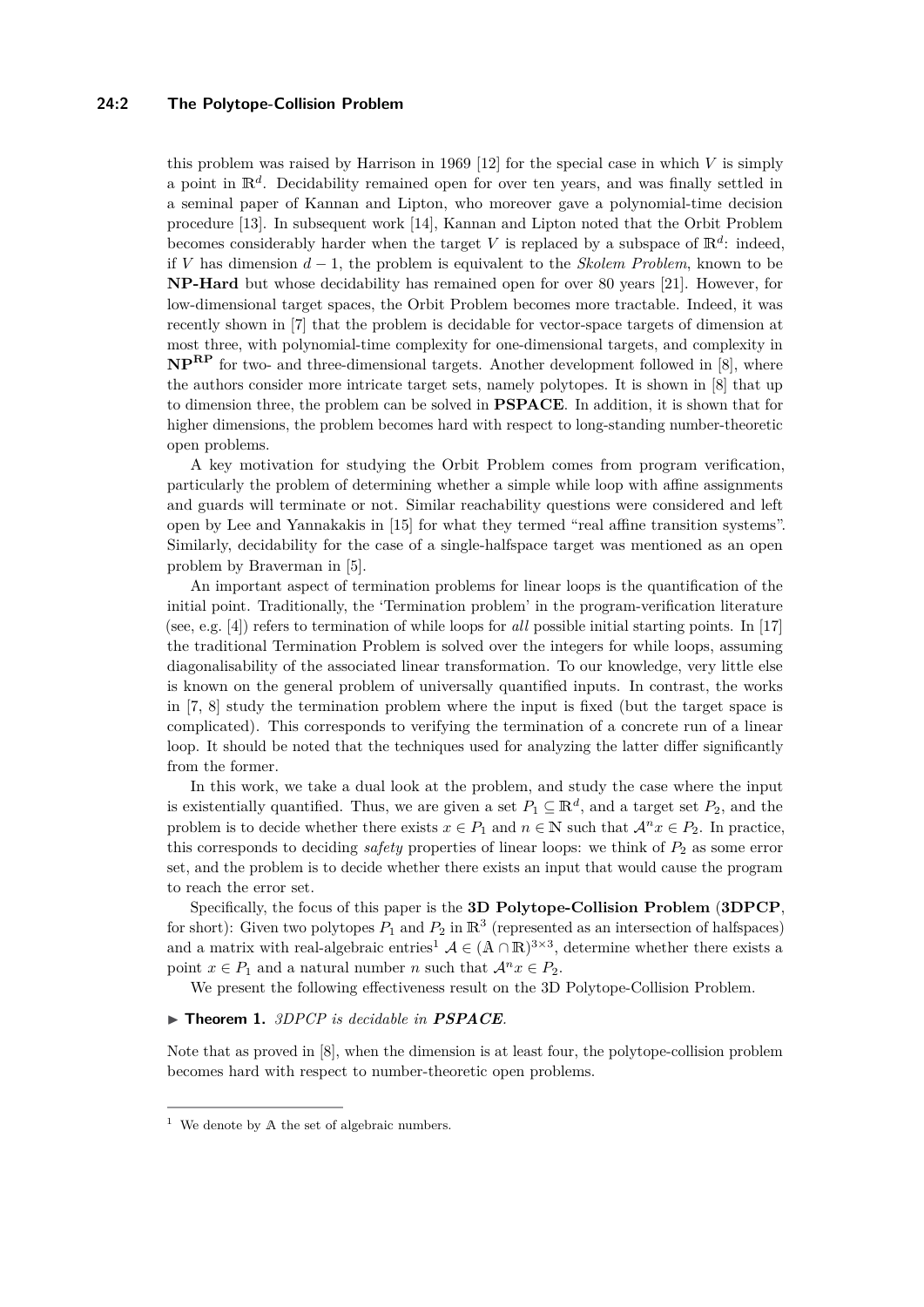Before describing our approach, we explain why this result is somewhat surprising. Consider a simplification of 3DPCP, where the initial polytope *P* is a segment between points *x* and *y*, and we wish to decide whether the orbit of *P* under the matrix A collides with another polytope R. We can represent P as the single point  $(x, y)$  in  $\mathbb{R}^6$ , and extend A to a matrix  $\mathcal{B} \in \mathbb{R}^{6 \times 6}$  that has two copies of A on its diagonal. Then, the orbit of P under A corresponds to the orbit of  $(x, y)$  under B. However, the respective target space in  $\mathbb{R}^6$ becomes the set of all points  $(u, v)$  such that the line between *u* and *v* in  $\mathbb{R}^3$  intersects *R*. While this is a semi-algebraic set, it is quite complicated, and recall that the polytope hitting problem is already hard in dimension four. Thus, this approach suggests that the problem may be as hard as the hitting problem in  $\mathbb{R}^6$ .

Technically, the above intricacy prevents us from using the techniques previously employed on fixed-input orbit problems, e.g. [\[8\]](#page-12-4). There, describing the dominant behavior of the orbit is relatively straightforward, and the difficulty is reasoning about hitting the target. In our setting, merely describing the orbit involves symbolic quantifier elimination, as described next, and reasoning about hitting the target therefore involves symbolic analysis.

Our approach to proving Theorem [1](#page-1-1) is as follows. Observe that 3DPCP can be formulated as the problem of deciding whether there exists  $n \in \mathbb{N}$  such that  $\mathcal{A}^n P_1$  intersects  $P_2$  (where  $A^n P_1 = \{A^n x : x \in P_1\}$ . In Section [3](#page-5-0) we reduce this formulation of 3DPCP to the problem of solving a system of inequalities, as we now describe.

In Section [3.1](#page-5-1) we identify two types of intersection of 3D polytopes, namely (1) where a vertex of one polytope lies in the other polytope, and (2) where an edge of one polytope intersects a face of the other polytope. We show that under a certain representation, an intersection of polytopes is always of one of these types. Note that while each of these types seems symmetric with respect to the two polytopes, in our setting the polytopes have an inherent asymmetry, as  $\mathcal{A}^n P_1$  is dependent on *n* whereas  $P_2$  is not.

In order to overcome this asymmetry, in Section [3.2](#page-6-0) we reduce 3DPCP to the case where the matrix A is invertible. Then, considering  $\mathcal{A}^n P_1$  and  $P_2$  is symmetric to considering  $P_1$ and  $(A^{-1})^n P_2$ .

Next, in Section [3.3](#page-6-1) we observe that intersections of Type (1) can be decided using the work in [\[8\]](#page-12-4), and we are left to address intersections of Type (2). We formulate this type of intersection as  $\exists n \in \mathbb{N}$   $\Phi(\alpha^n, \overline{\alpha}^n, \rho^n)$ , where  $\Phi$  is a sentence in the existential first-order theory of real-closed fields, and  $\alpha$ ,  $\overline{\alpha}$ , and  $\rho$  are the eigenvalues of the matrix  $\mathcal{A}$ , with  $\alpha \in \mathbb{A} \setminus \mathbb{R}$ and  $\rho \in A \cap \mathbb{R}$  (the case where A has only real eigenvalues is simpler, and we handle it in the full version). Moreover,  $\Phi$  contains only linear expressions (with respect to its variables, where  $n$  is treated as a constant), and at most three real variables. We proceed by eliminating the quantifiers from  $\Phi$ . We use the fact that the expressions in  $\Phi(n)$  are linear to apply the simple Fourier-Motzkin quantifier-elimination algorithm [\[11\]](#page-12-9). We note that while other quantifier-elimination algorithms  $(e.g., [20])$  $(e.g., [20])$  $(e.g., [20])$  offer better asymptotic complexity, since the number of variables in Φ is constant, Fourier-Motzkin elimination takes polynomial time. Moreover, its simplicity allows us to keep track of the expressions in the quantifier free equivalent of  $\Phi(n)$ . Specifically, we show that this output consists of a disjunction of systems, where each system is a conjunction of expressions of the form

<span id="page-2-0"></span>
$$
A\alpha^{2n} + \overline{A}\overline{\alpha}^{2n} + B\alpha^n \rho^n + \overline{B}\overline{\alpha}^n \rho^n + C\rho^{2n} + D|\alpha|^{2n} + E\alpha^n + \overline{E}\overline{\alpha}^n + F\rho^n + G \bowtie 0 \tag{1}
$$

where  $\bowtie \in \{>, =\}.$ 

Finally, Section [4](#page-8-0) is the heart of our technical contribution, in which we show how to solve such systems. Intuitively, we normalize Expression [\(1\)](#page-2-0) such that the maximal modulus of its terms is 1, thus obtaining an expression of the form  $A\gamma^{2n} + \overline{A}\overline{\gamma}^{2n} + B\gamma^n + \overline{B}\overline{\gamma}^n + C + r(n) \bowtie 0$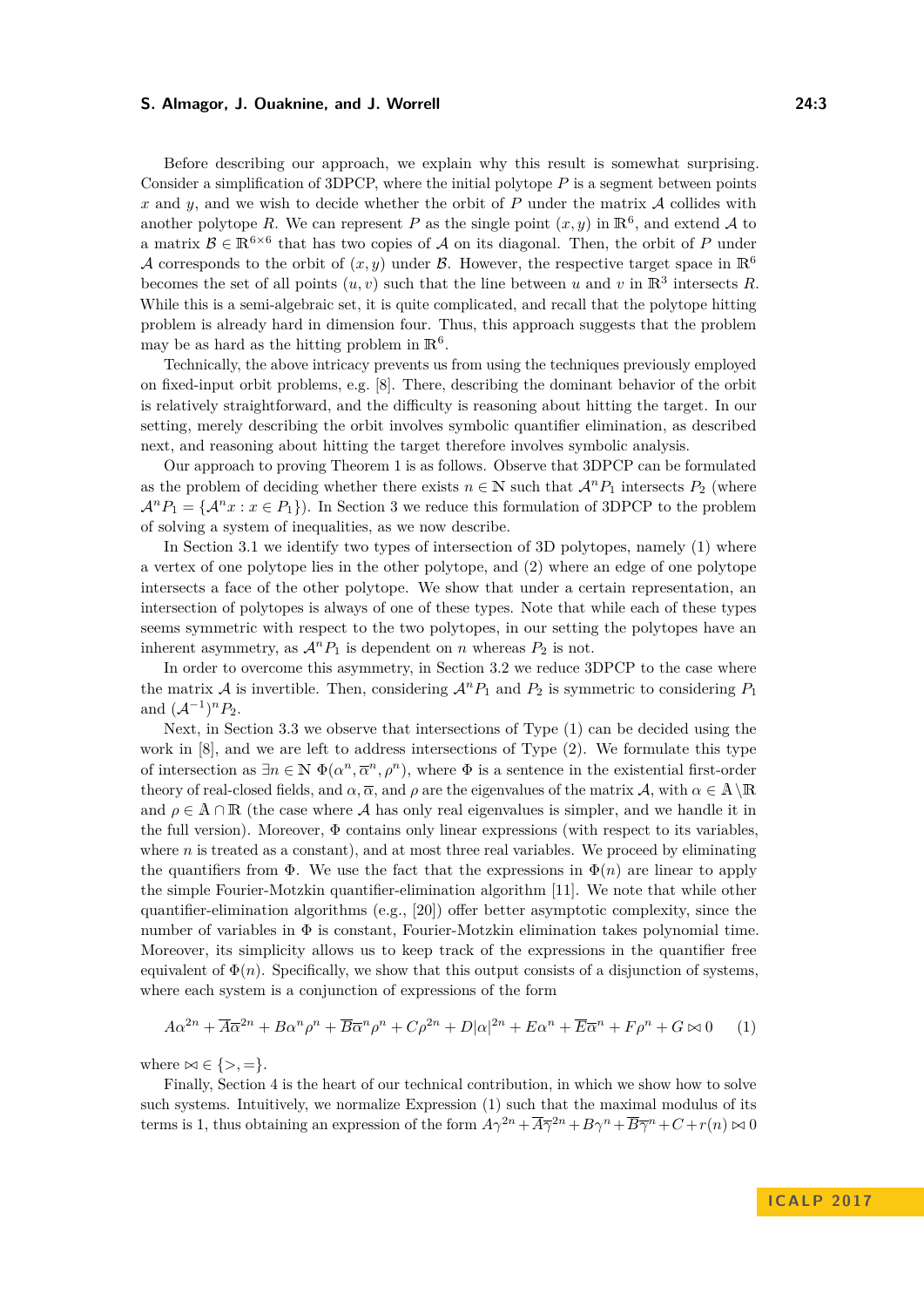#### **24:4 The Polytope-Collision Problem**

with  $|\gamma|=1$  and  $r(n)$  tending exponentially fast to 0. We then consider two cases, depending on whether  $\gamma$  is a root of unity or not. If  $\gamma$  is a root of unity, we show that it is enough to consider polynomially many expressions with only real elements, which can be handled using relatively standard techniques. If  $\gamma$  is not a root of unity, things are more involved. Then, by utilizing consequences of the Baker-Wüstholz theorem [\[2\]](#page-12-11), we are able to show that the expression  $|A\gamma^{2n} + \overline{A}\overline{\gamma}^{2n} + B\gamma^{n} + \overline{B}\overline{\gamma}^{n} + C|$  is bounded away from 0 by an inverse polynomial in *n*. Then, using a separation bound due to Mignotte [\[16\]](#page-12-12), we show that  $r(n)$ decays fast enough to obtain a bound  $N \in \mathbb{N}$  such that  $r(n)$  does not affect the sign of  $A\gamma^{2n} + \overline{A}\overline{\gamma}^{2n} + B\gamma^{n} + \overline{B}\overline{\gamma}^{n} + C$  for all  $n > \mathbb{N}$ . Finally, since  $\gamma$  is not a root of unity, it is dense in the unit circle, and we can replace the analysis of the former expression by analysis of the simpler function  $f(z) = Az^2 + \overline{Az}^2 + Bz + \overline{B}\overline{z} + C$  on the unity circle, from which we obtain our main result.

## **2 Mathematical Tools**

In this section we introduce the key technical tools used in this paper.

## <span id="page-3-2"></span>**2.1 Algebraic numbers**

For  $p \in \mathbb{Z}[x]$  a polynomial with integer coefficients we denote by  $||p||$  the bit length of its representation as a list of coefficients encoded in binary. Note that the *degree* of *p*, denoted  $deg(p)$  is at most  $||p||$ , and the *height* of  $p - i.e.,$  the maximum of the absolute values of its coefficients, denoted  $H(p)$  – is at most  $2^{\|p\|}$ .

We begin by summarising some basic facts about algebraic numbers (denoted A) and their (efficient) manipulation. The main references include [\[3,](#page-12-13) [9,](#page-12-14) [20\]](#page-12-10). A complex number  $\alpha$  is *algebraic* if it is a root of a single-variable polynomial with integer coefficients. The *defining polynomial* of  $\alpha$ , denoted  $p_{\alpha}$ , is the unique polynomial of least degree, and whose coefficients do not have common factors, which vanishes at  $\alpha$ . The *degree* and *height* of  $\alpha$  are respectively those of *p*, and are denoted  $deg(\alpha)$  and  $H(\alpha)$ . A standard representation<sup>[2](#page-3-0)</sup> for algebraic numbers is to encode  $\alpha$  as a tuple comprising its defining polynomial together with rational approximations of its real and imaginary parts of sufficient precision to distinguish *α* from the other roots of  $p_{\alpha}$ . More precisely,  $\alpha$  can be represented by  $(p_{\alpha}, a, b, r) \in \mathbb{Z}[x] \times \mathbb{Q}^3$ provided that *α* is the unique root of  $p_\alpha$  inside the circle in C of radius *r* centred at  $a + bi$ . A separation bound due to Mignotte [\[16\]](#page-12-12) asserts that for roots  $\alpha \neq \beta$  of a polynomial  $p \in \mathbb{Z}[x]$ , we have

<span id="page-3-1"></span>
$$
|\alpha - \beta| > \frac{\sqrt{6}}{d^{(d+1)/2}H^{d-1}}\tag{2}
$$

where  $d = \deg(p)$  and  $H = H(p)$ . Thus if r is required to be less than a quarter of the root-separation bound, the representation is well-defined and allows for equality checking. Given a polynomial  $p \in \mathbb{Z}[x]$ , it is well-known how to compute standard representations of each of its roots in time polynomial in  $\|p\|$  [\[3,](#page-12-13) [9,](#page-12-14) [19\]](#page-12-15). Thus given an algebraic number  $\alpha$  for which we have (or wish to compute) a standard representation, we write  $\|\alpha\|$  to denote the bit length of this representation. From now on, when referring to computations on algebraic numbers, we always implicitly refer to their standard representations.

Note that Equation [2](#page-3-1) can be used more generally to separate arbitrary algebraic numbers: indeed, two algebraic numbers  $\alpha$  and  $\beta$  are always roots of the polynomial  $p_{\alpha}p_{\beta}$  of degree

<span id="page-3-0"></span><sup>2</sup> Note that this representation is not unique.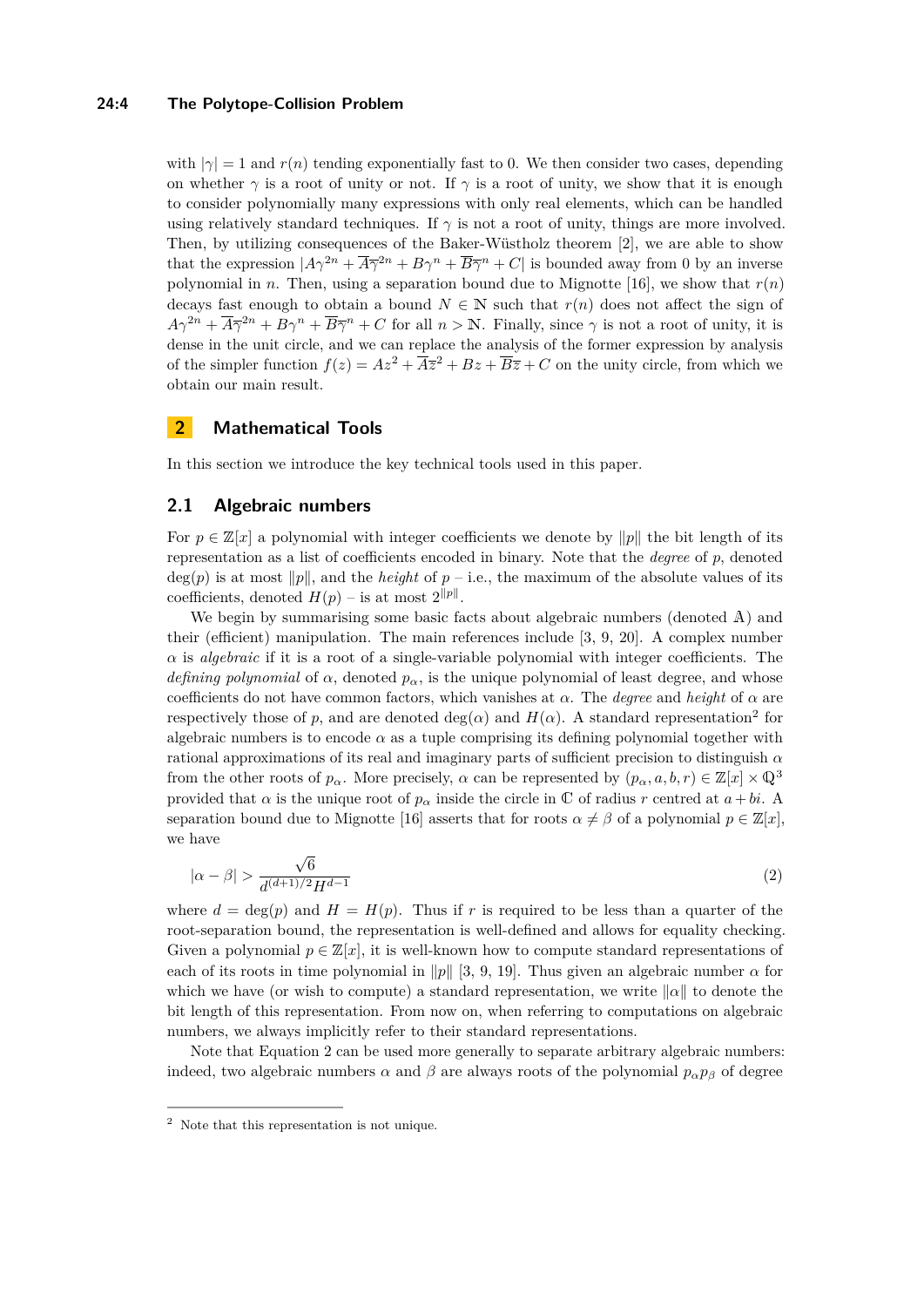at most  $deg(\alpha) + deg(\beta)$ , and of height at most  $H(\alpha)H(\beta)$ . Given algebraic numbers  $\alpha$ and  $\beta$ , one can compute  $\alpha + \beta$ ,  $\alpha\beta$ ,  $1/\alpha$  (for  $\alpha \neq 0$ ),  $\overline{\alpha}$ , and  $|\alpha|$ , all of which are algebraic, in time polynomial in  $\|\alpha\| + \|\beta\|$ . Likewise, it is straightforward to check whether  $\alpha = \beta$ . Moreover, if  $\alpha \in \mathbb{R}$ , deciding whether  $\alpha > 0$  can be done in time polynomial in  $\|\alpha\|$ . Efficient algorithms for all these tasks can be found in [\[3,](#page-12-13) [9\]](#page-12-14).

#### <span id="page-4-1"></span>**2.2 First-order theory of the reals**

Let  $\vec{x} = x_1, \ldots, x_m$  be a list of *m* real-valued variables, and let  $\sigma(\vec{x})$  be a Boolean combination of atomic predicates of the form  $g(\vec{x}) \bowtie 0$ , where each  $g(\vec{x}) \in \mathbb{Z}[x]$  is a polynomial with integer coefficients over these variables, and  $\bowtie \in \{>,= \}$ . A *sentence of the first-order theory of the reals* is of the form  $Q_1x_1Q_2x_2 \cdots Q_mx_m\sigma(\overrightarrow{x})$ , where each  $Q_i$  is one of the quantifiers  $\exists$  or  $\forall$ . Let us denote the above formula by  $\tau$ , and write  $||\tau||$  to denote the bit length of its syntactic representation. Tarski famously showed that the first-order theory of the reals is decidable [\[22\]](#page-13-2). His procedure, however, has non-elementary complexity. Many substantial improvements followed over the years, starting with Collins' technique of cylindrical algebraic decomposition [\[10\]](#page-12-16), and culminating with the fine-grained analysis of Renegar [\[20\]](#page-12-10). In this paper, we focus exclusively on the situation in which the number of variables is uniformly bounded.

<span id="page-4-2"></span>**Find 2** (Renegar). Let  $M \in \mathbb{N}$  be fixed, let  $\tau$  be of the form  $Q_1x_1Q_2x_2\cdots Q_mx_m\sigma(\overrightarrow{x})$ . *Assume that the number of variables in*  $\tau$  *is bounded by*  $M$  (*i.e.,*  $m \leq M$ *). Then the truth value of*  $\tau$  *can be determined in time polynomial in*  $\|\tau\|$ *.* 

An important property of the first-order theory of the reals is that it admits *quantifier elimination*. That is, consider two lists of variables  $\overrightarrow{x}$ ,  $\overrightarrow{y}$  and a sentence  $Q_1x_1 \cdots Q_mx_m \sigma(\overrightarrow{x}, \overrightarrow{y})$  with the variables of  $\vec{y}$  being free, then there exists an (unquantified) sentence  $\sigma'(\vec{y})$  such that for every assignment  $\pi$  to the variables in  $\overrightarrow{y}$  it holds that  $\sigma'(\pi)$  is true iff  $Q_1x_1 \cdots Q_mx_m \sigma(\overrightarrow{x}, \pi)$ is true.

When the polynomials in  $\sigma$  are all linear and the quantifiers are all existential, then quantifier elimination can be performed using the Fourier-Motzkin quantifier-elimination algorithm [\[11\]](#page-12-9) (see the full version for details). The benefit of this algorithm is its simplicity, which allows us to remove quantifiers symbolically.

We remark that algebraic constants can also be incorporated as coefficients in the firstorder theory of the reals, as follows. Consider a polynomial  $g(x_1, \ldots, x_m)$  with algebraic coefficients  $c_1, \ldots, c_k$ . We replace every  $c_i$  with a new, existentially-quantified variable  $y_i$ , and add to the sentence the predicates  $p_{c_i}(y_i) = 0$  and  $(y_i - (a + bi))^2 < r^2$ , where  $(p_{c_i}, a, b, r)$ is the representation of *c<sup>i</sup>* . Then, in any evaluation of this formula to True, it must hold that  $y_i$  is assigned value  $c_i$ .

#### <span id="page-4-0"></span>**2.3 Polytopes and their representation**

A *polytope* P in  $\mathbb{R}^3$  is an intersection of finitely many halfspaces in  $\mathbb{R}^3$ :  $P = \{x \in \mathbb{R}^3$ :  $v_1^T x \ge c_1 \wedge \ldots \wedge v_k^T x \ge c_k$  for vectors  $v_1, \ldots, v_k \in \mathbb{R}^3$  and numbers  $c_1, \ldots, c_k \in \mathbb{R}$ . The *halfspace description* of *P* is then  $(v_1, c_1), \ldots, (v_k, c_k)$ . When all entries are algebraic, we denote by  $||P||$  the description length.

The *dimension* of a polytope *P*, denoted dim(*P*), is the dimension of the subspace of  $\mathbb{R}^3$ spanned by *P*. The dimension of *P* can be computed in time polynomial in  $||P||$  by solving polynomially many linear programs. In  $\mathbb{R}^3$ , the dimension of a polytope is in  $\{0, \ldots, 3\}$ . A 2D boundary of a 3D polytope is a 2D polytope called a *face*. Similarly, the boundries of 2D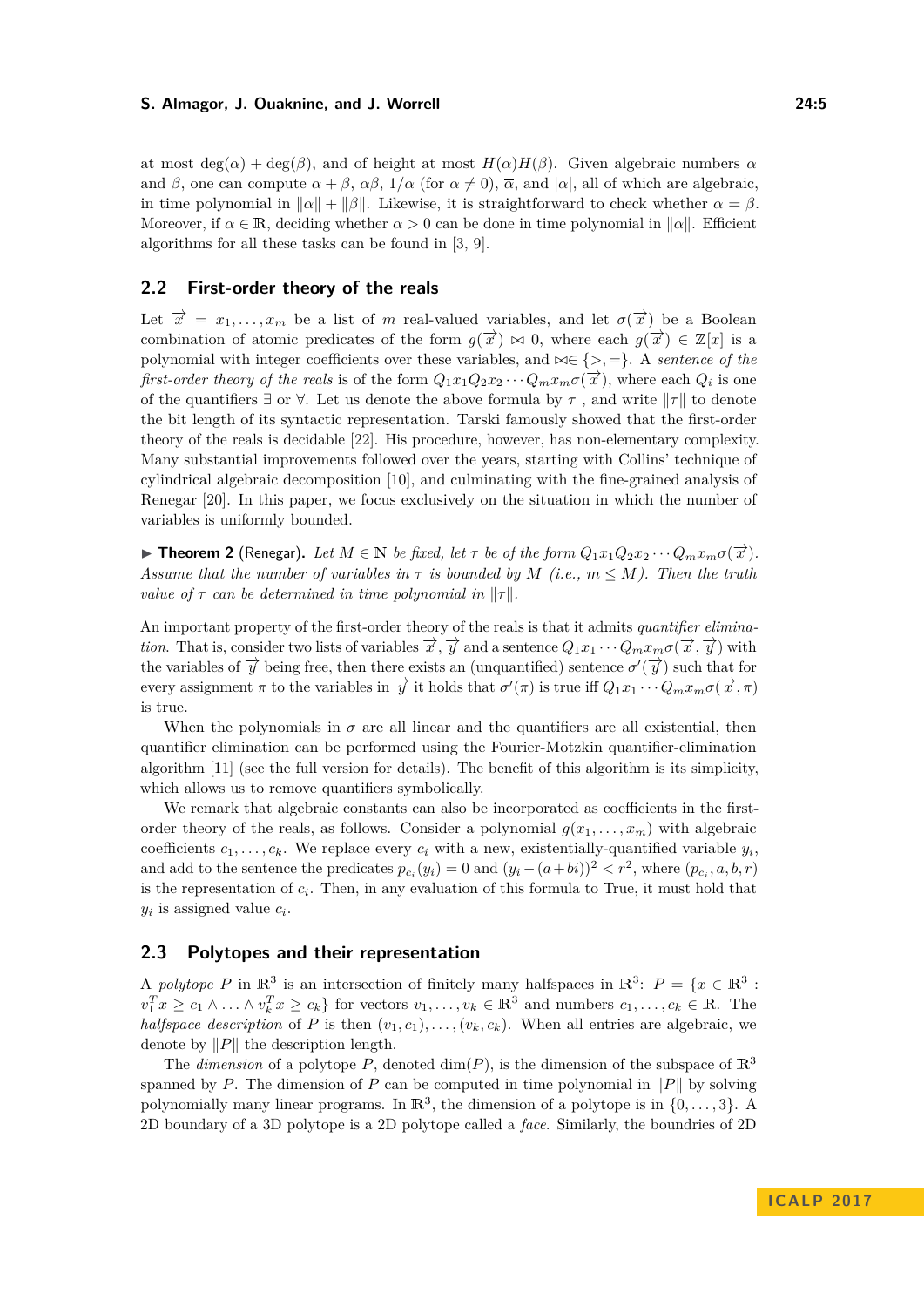#### **24:6 The Polytope-Collision Problem**

polytopes (and in particular of faces) are called *edges*, and the boundries of edges are *vertices*. Every 3D polytope, except the trivial  $\mathbb{R}^3$  and  $\emptyset$ , has at least one face (but not necessarily edges or vertices). Since vertices and edges are crucial for our algorithms, we present the following lemma from [\[8\]](#page-12-4).

<span id="page-5-2"></span>▶ **Lemma 3** ([\[8\]](#page-12-4) Lemma A.1). *Suppose*  $P \subseteq \mathbb{R}^3$  *is a 2D polytope. Then*  $P = \bigcup_{i=1}^m A_i$ *, where* m is finite and each  $A_i$  is of the form  $A_i = \{u_i + \alpha v_i + \beta w_i : T_i(\alpha, \beta)\}\$  where  $u_i, v_i, w_i \in \mathbb{R}^3$ *and the predicates*  $T_i(\alpha, \beta)$  *are from the following:* 

- $T_i(\alpha, \beta) \equiv \alpha > 0 \land \beta > 0$  *(A<sub>i</sub> is an infinite cone)*
- $\blacksquare$  *T*<sub>*i*</sub>(*α, β*)  $\equiv$  *α*  $\ge$  0 ∧ *β*  $\ge$  0 ∧ *α* + *β*  $\le$  1 (*A*<sub>*i*</sub> *is a triangle)*
- $\blacksquare$  *T*<sub>*i*</sub>(*α, β*)  $\equiv \alpha \geq 0 \land \beta \geq 0 \land \beta \leq 1$  (*A*<sub>*i*</sub> *is an infinite strip*)

*Furthermore, if we are given a halfspace description of*  $P$  *with length*  $||P||$ *, the size of the representation of each vector*  $u_i, v_i, w_i$  *is at most*  $||P||^{O(1)}$ .

Note that since the representation of  $u_i, v_i$ , and  $w_i$  is polynomial, it follows that  $m$  is at most exponential in  $||P||$ , and moreover, that iterating over the sets  $A_i$  can be done in **PSPACE**.

## <span id="page-5-0"></span>**3 From 3DPCP to a System of Inequalities**

In this section we reduce 3DPCP to the problem of solving a system of inequalities. More precisely, we show how to solve 3DPCP by solving an exponential number of systems of equalities and inequalities, and that iterating over these systems can be done in **PSPACE**. In Section [4](#page-8-0) we tackle the main technical challenge of solving each such system in **PSPACE**, thus concluding the proof of Theorem [1.](#page-1-1)

As mentioned in Section [1,](#page-0-0) we start by studying the intersection of polytopes.

### <span id="page-5-1"></span>**3.1 Intersection of polytopes**

Consider two intersecting polytopes  $Q_1$  and  $Q_2$  in  $\mathbb{R}^3$ . In this section, we characterize the intersection of *Q*<sup>1</sup> and *Q*2, which would later simplify the solution of 3DPCP. To illustrate the idea, assume that both  $Q_1$  and  $Q_2$  are bounded 3D polytopes. In this case, we can assume w.l.o.g. that *Q*<sup>1</sup> and *Q*<sup>2</sup> are both tetrahedra. Indeed, every bounded 3D polytope with *d* vertices can be decomposed into a union of at most  $\begin{pmatrix} d \\ 4 \end{pmatrix}$  tetrahedra, and two such decompositions intersect iff two of the tetrahedra in the respective decompositions intersect. Under this assumption, there are two possible "types" of intersections: either  $Q_1$  is contained in *Q*<sup>2</sup> (or vice-versa), or an edge of *Q*<sup>1</sup> intersects a face of *Q*<sup>2</sup> (or vice-versa). When the polytopes are bounded, we can relax the first requirement, and require instead that a vertex of  $Q_1$  lies in  $Q_2$  (or vice-versa).

In general, however,  $Q_1$  or  $Q_2$  may be unbounded. In this case we need to be slightly more careful. Indeed, as stated in Section [2.3,](#page-4-0) unbounded polytopes might have no vertices or edges, but only faces (unless the polytope is  $\mathbb{R}^3$  or  $\emptyset$ , in which case the problem is trivial). For example, consider the case where  $Q_1$  and  $Q_2$  are infinite prisms. Then, it is possible that  $Q_1 ∩ Q_2 ≠ ∅$  and neither are contained in each other, but no edge of  $Q_1$  intersects a face of *Q*<sup>2</sup> (and vice-versa).

Therefore, to get the above characterization for unbounded polytopes, we need to add "fictive" edges. Since we assume the input polytopes are non trivial, then each of them has at least one face, and recall that the faces of a 3D polytope are 2D polytopes. By employing Lemma [3](#page-5-2) on the faces of the polytopes, we get that each face of  $Q_1$  and of  $Q_2$  can be written as  $\bigcup_{i=1}^{m} A_i$  as per Lemma [3.](#page-5-2) Observe that every set  $A_i$  in the decomposition of Lemma [3](#page-5-2)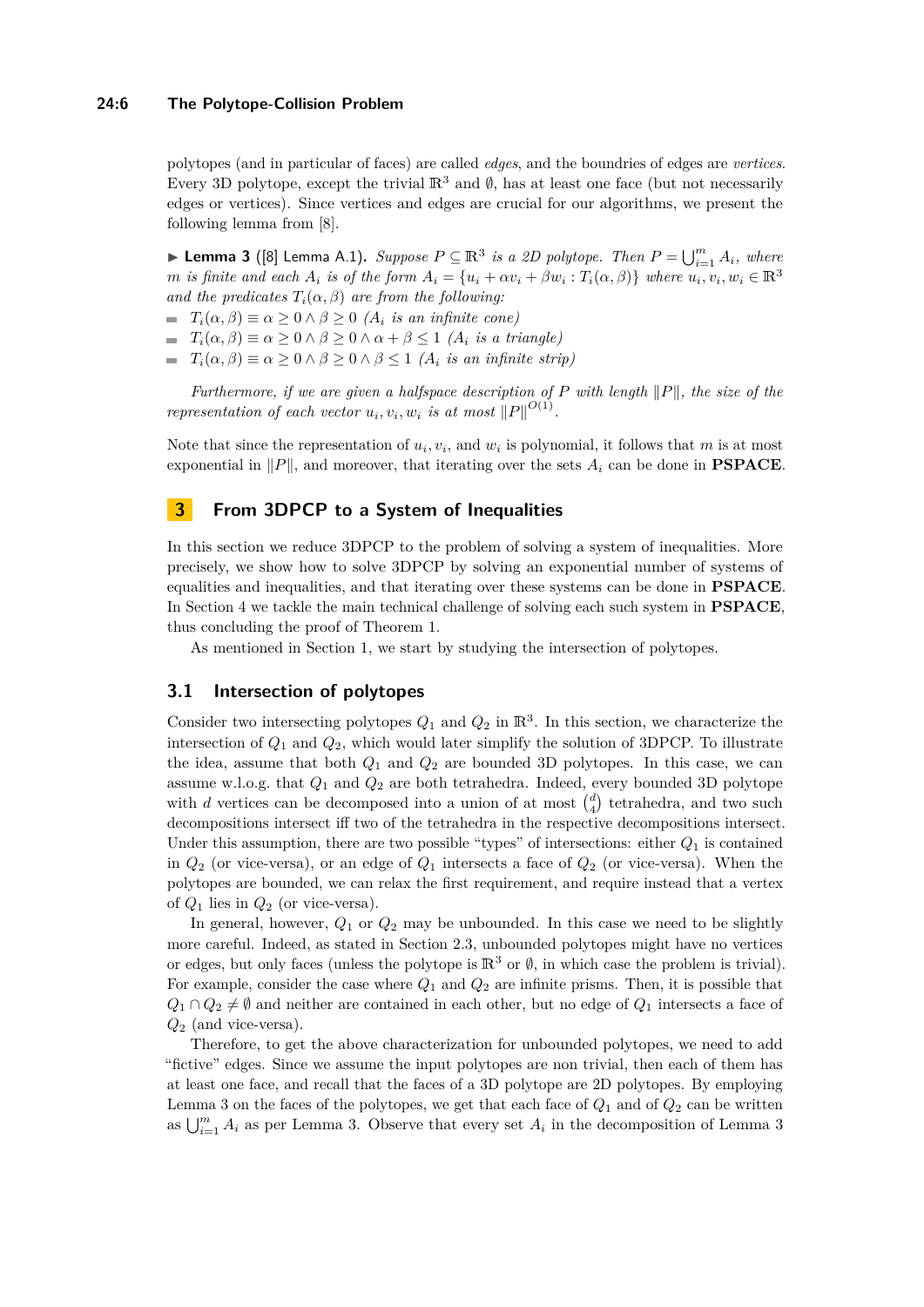has at least two edges and one vertex, and that a non-empty intersection  $A_i \cap A'_j$  in such decompositions also intersects an edge of at least one of the two sets (the only involved case is the intersection of two infinite strips, where one should notice that the strips are only infinite to one side).

We conclude that the above characterization of the intersection of polytopes is correct also for unbounded ones. In the following, when we refer to a vertex/edge of an unbounded polytope, we mean the vertices and edges of the sets in the decomposition of Lemma [3.](#page-5-2)

Thus, we have that  $Q_1$  intersects  $Q_2$  if at least one of the following holds:

- **1.** There exists a vertex of  $Q_1$  that is in  $Q_2$ .
- **2.** There exists a vertex of  $Q_2$  that is in  $Q_1$ .
- **3.** An edge of *Q*<sup>1</sup> intersects a face of *Q*2.
- **4.** An edge of *Q*<sup>2</sup> intersects a face of *Q*1.

## <span id="page-6-0"></span>**3.2 Reduction to the invertible case**

In the notations of Section [3.1,](#page-5-1) we wish to check the intersection of  $Q_1 = A^n P_1$  and  $Q_2 = P_2$ for an existentially quantified  $n \in \mathbb{N}$ . As mentioned in Section [1,](#page-0-0) if A is invertible, then the problem is symmetric with respect to  $Q_1$  and  $Q_2$ . Indeed,  $\mathcal{A}^n P_1$  intersects  $P_2$  iff  $P_1$ intersects  $(A^{-1})^n P_2$ . However, if A is not invertible, the problem is not clearly symmetric. In this section, we reduce 3DPCP to the case where  $A$  is an invertible matrix.

Consider polytopes  $P, R \subseteq \mathbb{R}^3$ , and let  $A \in (A \cap \mathbb{R})^{3 \times 3}$  be a singular matrix, so 0 is an eigenvalue of  $A$ . Consider first the case where the multiplicity of 0 is 1. Thus, we can write  $\mathcal{A} = D^{-1} \begin{pmatrix} 0 & 0 \\ 0 & D \end{pmatrix}$ 0 *B*  $\left\{ D \right\}$  *D* where *D* is an invertible matrix with real-algebraic entries, and  $B \in (A \cap \mathbb{R})^{2 \times 2}$ . Indeed, if A has only real eigenvalues then this is achieved by converting A to Jordan form, and if A has complex eigenvalues  $\alpha$  and  $\overline{\alpha}$ , then this is achieved by setting  $D = (v, u, w)$  where *v* is an eigenvector corresponding to 0, and  $u + iw$  is an eigenvector corresponding to  $\alpha$ . In addition, *B* is invertible, since its eigenvalues are the nonzero eigenvalues of A.

In the full version, we show that in this case, there exist polytopes  $P', R' \subseteq \mathbb{R}^2$  such that for every  $n \geq 2$  the following holds: there exists  $x \in P$  such that  $\mathcal{A}^n x \in R$  iff there exists  $x' \in P'$  such that  $B^{n-1}x' \in R'$ . Thus, it is enough to consider the polytopes  $P', R'$ and the invertible matrix  $B$ . Moreover, we show that computing  $P'$  and  $R'$  can be done in polynomial time. We also show a similar approach can be taken when 0 has multiplicity 2 or 3 (with the latter being trivial, since  $A$  is then nilpotent).

It should be noted that in the reduction above, even if the input had only rational entries, the output may still require a real-algebraic description. However, the degree and height of the algebraic numbers involved in the description of the output polytopes remain polynomial in the size of the input.

Finally, we note that we can always *increase* the dimension of the problem while maintaining an invertible matrix. Indeed, Given a invertible matrix  $B \in (\mathbb{A} \cap \mathbb{R})^{2 \times 2}$ , we can consider the invertible matrix  $\begin{pmatrix} 1 & 0 \\ 0 & F \end{pmatrix}$ 0 *B* ), and change  $P, R \subseteq \mathbb{R}^2$  to  $\{1\} \times P, \{1\} \times R \subseteq \mathbb{R}^3$ (and a similar approach when  $B \in (A \cap \mathbb{R})^{1 \times 1}$ ). Thus, it is enough to solve the problem in the invertible case in dimension 3.

#### <span id="page-6-1"></span>**3.3 From the invertible case to an equation system**

In this section we focus on solving 3DPCP in the invertible case.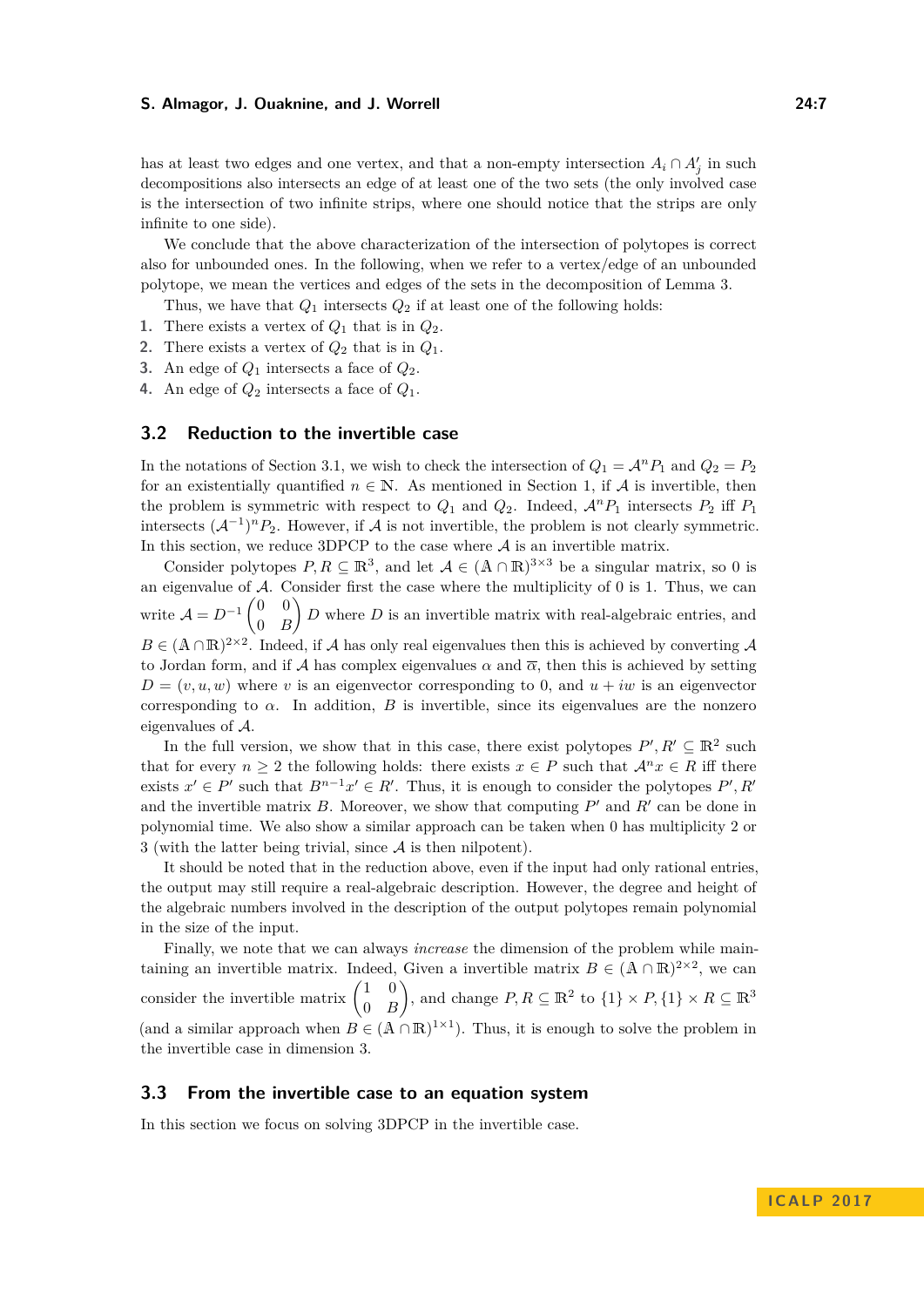#### **24:8 The Polytope-Collision Problem**

Let  $P_1, P_2$  be the input polytopes (whose description may contain algebraic numbers, as per the reduction of Section [3.2\)](#page-6-0), and let  $A \in (A \cap \mathbb{R})^{3 \times 3}$  be an invertible matrix. By Section [3.1,](#page-5-1) and since  $A$  is invertible, it suffices to decide whether there exists a number  $n \in \mathbb{N}$  such that either there exists a vertex *x* of  $P_1$  with  $\mathcal{A}^n x \in P_2$ , or there exists an edge *e* of  $P_1$  such that  $\mathcal{A}^n e$  intersects a face of  $P_2$ . Note that we may need to reverse the roles of *P*<sub>1</sub> and *P*<sub>2</sub>, and use  $\mathcal{A}^{-1}$  instead of  $\mathcal{A}$ . We remark that  $\|\mathcal{A}^{-1}\|$  is polynomial in  $\|\mathcal{A}\|$ , and moreover – since the eigenvalues of  $\mathcal{A}^{-1}$  are inverses of those of  $\mathcal{A}$  – the description length of the eigenvalues of  $\mathcal{A}^{-1}$  is equal to that of  $\mathcal{A}$ .

In  $[8]$ , the authors show that the problem of deciding, given a polyhedron  $P$  in  $\mathbb{R}^3$ , a vector  $x \in \mathbb{R}^3$ , and a matrix  $\mathcal{A} \in (\mathbb{A} \cap \mathbb{R})^{3 \times 3}$ , whether there exists  $n \in \mathbb{N}$  such that  $\mathcal{A}^n x \in P$ is solvable in **PSPACE**. This solves the former case. It remains to solve the latter.

We thus assume that we are given as input a matrix  $A \in (A \cap \mathbb{R})^{3 \times 3}$ , an edge  $E = \{u + \lambda v : \lambda \in J\}$  where  $u, v \in \mathbb{R}^3$  and *J* is either [0, 1] or [0,  $\infty$ ), and a face  $F =$  $\{s + \mu t + \nu r : T(\mu, \nu)\}\$ , where  $s, t, r \in \mathbb{R}^3$  and  $T(\mu, \nu)$  is one of the following predicates (as per Lemma [3\)](#page-5-2):

- $\equiv T(\mu, \nu) \equiv \mu \geq 0 \land \nu \geq 0,$
- $T(\mu, \nu) \equiv \mu > 0 \land \nu > 0 \land \mu + \nu < 1,$
- $\equiv T(\mu, \nu) \equiv \mu \geq 0 \land \nu \geq 0 \land \nu \leq 1.$

We wish to determine whether there exists a number *n* and  $x \in E$  such that  $\mathcal{A}^nx \in F$ . In the following, we will treat the case where  $E = \{u + \lambda v : \lambda \in [0, 1]\}$  and  $F = \{s + \mu t + \nu r : \lambda \in [0, 1]\}$  $\mu \geq 0 \land \nu \geq 0 \land \mu + \nu \leq 1$ . The other cases are slightly simpler, and can be solved *mutatis-mutandis*.

Consider the eigenvalues of A. Since A is a  $3\times 3$  invertible matrix, either all the eigenvalues are real, or there is one real eigenvalue  $\rho$ , and two complex, conjugate eigenvalues,  $\alpha$  and  $\overline{\alpha}$ . In the latter case,  $\overline{\mathcal{A}}$  is also diagonalizable. We consider here the latter case. In the full version we show how to handle the former case, which is easier.

Thus, let us assume that the eigenvalues of  $\mathcal A$  are  $\rho \in A \cap \mathbb R$  and  $\alpha, \overline{\alpha} \in A$ . We can compute  $\sqrt{ }$ *ρ* 0 0  $\setminus$ 

an invertible matrix  $B \in \mathbb{A}^{3 \times 3}$  such that  $A = B^{-1}$  $\overline{1}$ 0 *α* 0 0 0 *α <sup>B</sup>*, and the rows of *<sup>B</sup>* are

the respective eigenvectors. Note that if  $w_\alpha$  is an eigenvector of  $\alpha$ , then  $\overline{w_\alpha}$  is eigenvector of  $\overline{\alpha}$ , so we can write  $B = (w_\rho \ w_\alpha \ \overline{w_\alpha})^T$ . We now have that  $\mathcal{A}^n = B^{-1}$  $\sqrt{ }$  $\overline{1}$  $\rho^n$  0 0 0  $\alpha^n$  0 0 0  $\overline{\alpha}^n$  $\setminus$ *<sup>B</sup>*

for every  $n \in \mathbb{N}$ . By analyzing the structure of *B* and  $B^{-1}$ , it is not hard to verify that every entry of  $\mathcal{A}^n$  is a linear combination of  $\alpha^n, \overline{\alpha}^n$  and  $\rho^n$  such that the coefficients of  $\alpha^n$  and  $\overline{\alpha}^n$ are conjugates, and the coefficient of  $\rho^n$  is real. That is, for every  $1 \leq i, j \leq 3$  it holds that  $(A^n)_{i,j} = c_{i,j}a^n + \overline{c_{i,j}}\overline{a}^n + d_{i,j}\rho^n$  for coefficients  $c_{i,j} \in A$  and  $d_{i,j} \in A \cap \mathbb{R}$  (independent of *n*).

Consider a vector  $x = u + \lambda v \in E$ . We can write  $\mathcal{A}^n x = \mathcal{A}^n u + \lambda \mathcal{A}^n v$ , and observe that for  $1 \leq i \leq 3$  we have  $(A^n u)_i = (c_{i,1}u_1 + c_{i,2}u_2 + c_{i,3}u_3)\alpha^n + (c_{i,1}u_1 + c_{i,2}u_2 + c_{i,3}u_3)\overline{\alpha}^n +$  $(d_{i,1}u_1+d_{i,2}u_2+d_{i,3}u_3)\rho^n$ , and a similar structure holds for  $\mathcal{A}^n v$ . By renaming the coefficients, we can write  $(\mathcal{A}^n u + \lambda \mathcal{A}^n v)_i = f_i \alpha^n + \overline{f_i} \overline{\alpha}^n + g_i \rho^n + \lambda (h_i \alpha^n + \overline{h_i} \overline{\alpha}^n + k_i \rho^n)$  where  $f_i, h_i \in \mathbb{A}$ and  $g_i, k_i \in \mathbb{A} \cap \mathbb{R}$  for  $1 \leq i \leq 3$ .

We can now formulate the problem as follows: does there exist a number  $n \in \mathbb{N}$  such that the following first-order sentence is true:  $\exists \lambda, \mu, \nu : 0 \leq \lambda, \mu, \nu \leq 1 \wedge \mu + \nu \leq 1 \wedge \mu$ 

<span id="page-7-0"></span>
$$
\bigwedge_{i=1}^{3} \left( f_i \alpha^n + \overline{f_i} \, \overline{\alpha}^n + g_i \rho^n + \lambda (h_i \alpha^n + \overline{h_i} \, \overline{\alpha}^n + k_i \rho^n) = s_i + \mu t_i + \nu r_i \right) \,. \tag{3}
$$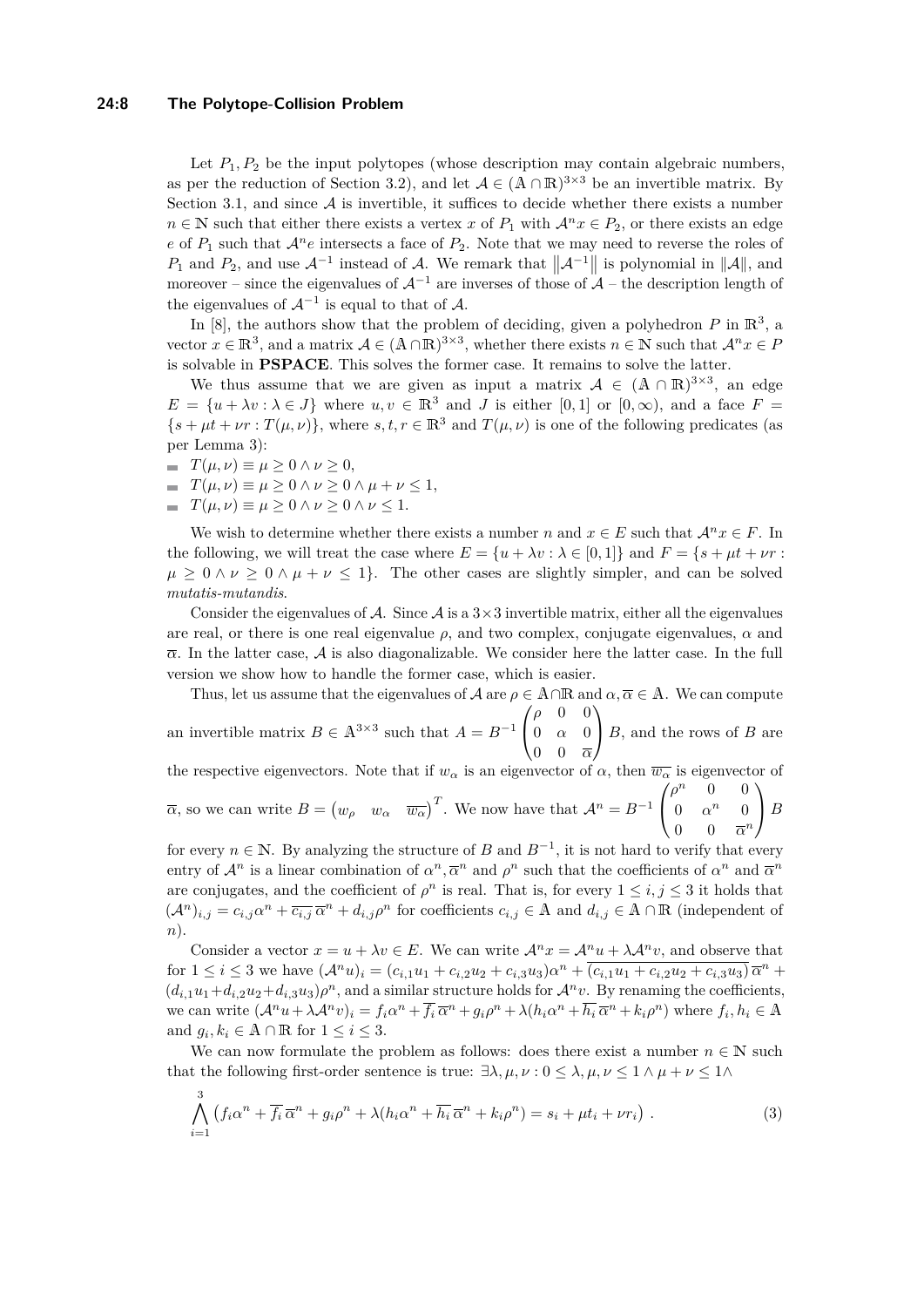As mentioned in Section [2.2,](#page-4-1) we can convert [\(3\)](#page-7-0) to an equivalent, quantifier-free sentence. Since our reasoning requires this equivalent sentence to have a special structure, we must explicitly remove the quantifiers. This is done in the full version using Fourier-Motzkin quantifier elimination [\[11\]](#page-12-9), where we conclude the following.

<span id="page-8-1"></span> $\triangleright$  **Theorem 4.** *There exist constants*  $M, M'$  such that the sentence [\(3\)](#page-7-0) is equivalent to a *disjunction*  $\bigvee_{i=1}^{M}$  Sys<sub>i</sub> *where for every*  $1 \leq i \leq M$ *,* Sys<sub>i</sub> *is a conjunction of at most M*<sup>*i*</sup> *expressions of the form*

<span id="page-8-2"></span>
$$
A\alpha^{2n} + \overline{A}\overline{\alpha}^{2n} + B\alpha^n\rho^n + \overline{B}\overline{\alpha}^n\rho^n + C\rho^{2n} + D|\alpha|^{2n} + E\alpha^n + \overline{E}\overline{\alpha}^n + F\rho^n + G \bowtie 0, \quad (4)
$$

*where*  $\bowtie \in \{>, =\}, A, B, E \in \mathbb{A}$ *, and*  $C, D, F, G \in \mathbb{A} \cap \mathbb{R}$ *. Moreover, the description of* Sys *is polynomial in*  $\|I\|$  *(the description length of the input).* 

## <span id="page-8-0"></span>**4 Solving the System**

This section constitutes the main technical challenge of the paper, namely to decide whether there exists  $n \in \mathbb{N}$  such that the disjunction presented in Theorem [4](#page-8-1) is true. We refer to such an *n* as a *solution* for the disjunction.

We first note that it is enough to consider each system in the disjunction separately. Indeed, since the number of systems is bounded, independent of the input, we can try to solve each one separately. Our goal is then to decide, given a system Sys of expressions as per Theorem [4,](#page-8-1) whether there exists a solution  $n \in \mathbb{N}$  that satisfies all the expressions simultaneously.

We divide our analysis to two cases. First we handle the (straightforward) case where  $\frac{\alpha}{|\alpha|}$ is a root of unity. We then proceed to consider the more involved case, where  $\frac{\alpha}{|\alpha|}$  is not a root of unity.

## <span id="page-8-4"></span>**4.1 The case where** *<sup>α</sup>* **|***α***| is a root of unity**

Suppose that  $\frac{\alpha}{|\alpha|}$ , denoted  $\gamma$ , is a root of unity. We can now treat [\(4\)](#page-8-2) as

$$
|\alpha|^{2n} A \gamma^{2n} + |\alpha|^{2n} \overline{A} \overline{\gamma}^{2n} + |\alpha|^{n} B \gamma^{n} \rho^{n} + |\alpha|^{n} \overline{B} \overline{\gamma}^{n} \rho^{n} + C \rho^{2n} + D |\alpha|^{2n}
$$
  
+  $|\alpha|^{n} E \gamma^{n} + |\alpha|^{n} \overline{E} \overline{\gamma}^{n} + F \rho^{n} + G \bowtie 0$ .

Let *d* be the order of  $\gamma$ , then  $\gamma^2$  is also a root of unity of order at most *d*. Thus, there are at most  $d^2$  possible values for  $(\gamma^n, \gamma^{2n})$ , determined by the pair  $(n \mod d, 2n \mod d)$ . We can now treat the expression as  $d^2$  expressions of real-algebraic sums of exponentials. We show that  $d \leq \deg(\gamma)^2$ , so these can be solved in **PSPACE** using standard techniques of asymptotic analysis, by considering the coefficients and the moduli of  $\alpha$  and  $\rho$  (see the full version for details).

## **4.2 The case where** *<sup>α</sup>* **|***α***| is not a root of unity**

When  $\gamma = \frac{\alpha}{|\alpha|}$  is not a root of unity, things are more involved. Nonetheless, we prove the following theorem.

<span id="page-8-3"></span>► **Theorem 5.** *The problem of deciding whether a system* Sys *of expressions of the form* [\(4\)](#page-8-2) *has a solution, is in PSPACE.*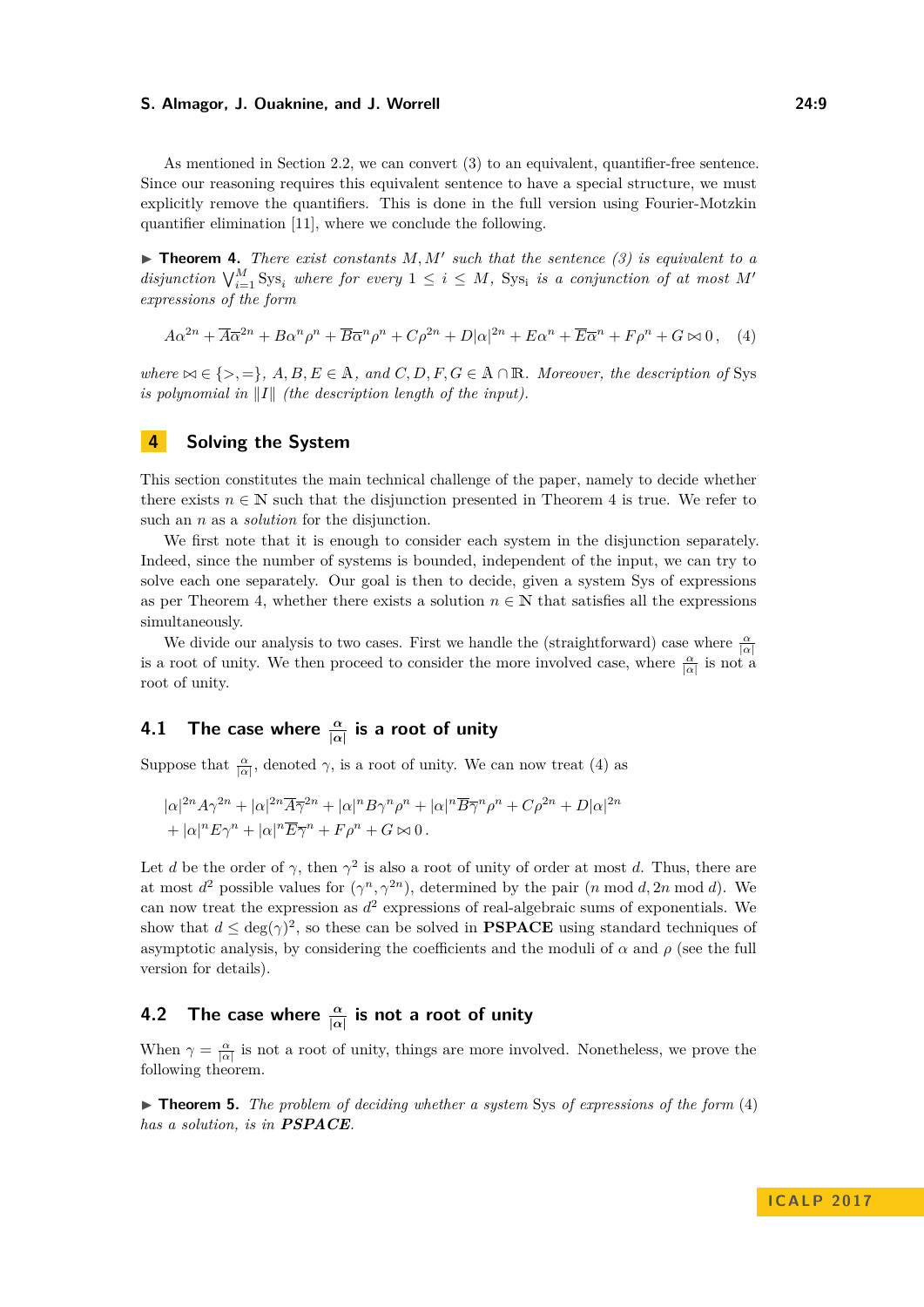#### **24:10 The Polytope-Collision Problem**

Before proving the theorem, we need some definitions. In the following, we assume w.l.o.g. that  $\rho > 0$ . Indeed, if  $\rho < 0$  then we can divide into two cases according to the parity of *n*, and solve each separately (note that  $\rho \neq 0$  since the matrix A is invertible).

For an expression of the form [\(4\)](#page-8-2), we obtain its *normalized expression* by dividing it by  $(\max\{|\alpha|^2, |\alpha|\rho, \rho^2, |\alpha|, |\rho|\})^n$  (and such that the coefficient of the element we divide by is nonzero). Thus, the normalized expression is of the form

<span id="page-9-0"></span>
$$
A\gamma^{2n} + \overline{A}\overline{\gamma}^{2n} + B\gamma^n + \overline{B}\overline{\gamma}^n + C + r(n) \bowtie 0,\tag{5}
$$

with  $\gamma \in A$  such that  $|\gamma| = 1$  and  $\gamma$  is not a root of unity,  $A, B \in A$  and  $C \in A \cap \mathbb{R}$  are not all 0, and  $r(n) = \sum_{l=1}^{m} D_l \beta_l^n + \overline{D_l} \overline{\beta}_l^n$  $\binom{n}{l}$ , where  $|\beta_l| < 1$  for every  $1 \leq l \leq m$ , and  $0 \leq m \leq 4$ (note that for uniformity we treat real numbers in  $r(n)$  as a sum of complex conjugates). For every  $1 \leq l \leq m$ ,  $\beta_l$  is a quotient of two elements from the set  $\{\alpha, \alpha^2, \rho, \rho^2, \alpha \rho\}$ . Since  $\alpha$  and *ρ* are eigenvalues of  $\mathcal{A}$ , deg( $\alpha$ ), deg( $\rho$ ) are  $\|\mathcal{A}\|^{O(1)}$ . Thus, by Section [2.1,](#page-3-2) deg( $\beta_l$ ) =  $\|\mathcal{A}\|^{O(1)}$ , and  $H(\beta_l) = 2^{\|\mathcal{A}\|^{O(1)}}$ .

Since  $\gamma$  is not a root of unity, then  $\{\gamma^n : n \in \mathbb{N}\}\)$  is dense in the unit circle. With this motivation in mind, we define, for a normalized expression, its *dominant function*  $f: \mathbb{C} \to \mathbb{R}$ as  $f(z) = Az^2 + \overline{Az}^2 + Bz + \overline{B}\overline{z} + C$ . Observe that [\(5\)](#page-9-0) is now equivalent to  $f(\gamma^n) + r(n) \bowtie 0$ .

The following lemma is our main technical tool in proving Theorem [5.](#page-8-3)

<span id="page-9-1"></span>**Lemma 6.** *Consider a normalized expression as in* [\(5\)](#page-9-0). Let  $||I||$  be its encoding length, and let *f* be its dominant function. Then there exists  $N \in \mathbb{N}$  computable in polynomial time *in* ||*I*|| *with*  $N = 2^{\Vert I \Vert^{O(1)}}$  *such that for every*  $n > N$  *it holds that* 1.  $f(\gamma^n) \neq 0$ ,

- **2.**  $f(\gamma^n) > 0$  *iff*  $f(\gamma^n) + r(n) > 0$ ,
- **3.**  $f(\gamma^n) < 0$  *iff*  $f(\gamma^n) + r(n) < 0$ .

In particular, the lemma implies that if  $f(n) + r(n) = 0$ , then  $n \leq N$ . The proof of Lemma [6](#page-9-1) relies on the following lemma from [\[18\]](#page-12-17), which is itself a consequence of the Baker-Wüstholz Theorem [\[2\]](#page-12-11).

<span id="page-9-2"></span>**► Lemma 7** ([\[18\]](#page-12-17)). *There exists*  $D \in \mathbb{N}$  *such that for all algebraic numbers*  $\zeta$ ,  $\xi$  *of modulus 1, and for every*  $n \geq 2$ , if  $\zeta^n \neq \xi$ , then  $|\zeta^n - \xi| > \frac{1}{n(\|\zeta\| + \|\xi\|)^D}$ .

We now turn to prove Lemma [6.](#page-9-1) The following synopsis contains the main ideas. The full proof can be found in the full version.

**Proof (Synopsis).** Since  $\{\gamma^n : n \in \mathbb{N}\}\)$  is dense on the unit circle, we consider  $f(z)$  for  $z$  in the unit circle. In the full proof, we show that  $\{z : f(z) = 0 \land |z| = 1\}$  contains at most four points  $\{z_1, \ldots, z_4\}$ , whose coordinates are algebraic. Since  $\gamma$  is not a root of unity, it holds that  $\gamma^{n_1} \neq \gamma^{n_2}$  for every  $n_1 \neq n_2 \in \mathbb{N}$ . Thus, there exists  $N_1 \in \mathbb{N}$  such that  $\gamma^n \notin \{z_1, \ldots, z_4\}$  for every  $n > N_1$ . Moreover, by Lemma D.1 in [\[6\]](#page-12-18), we have that  $N_1 = k^{O(1)}$ , where  $k = ||\gamma|| + \sum_{j=1}^{4} ||z_j||$ , and  $N_1$  can be computed in polynomial time in *k*. Then, by Lemma [7,](#page-9-2) there exists a constant  $D \in \mathbb{N}$  such that for every  $n \geq N_1$  and  $1 \leq j \leq 4$  we have that  $|\gamma^n - z_j| > \frac{1}{n^{(k)}}$ . Intuitively, for  $n > N_1$  we have that  $\gamma^n$  does not get close to any  $z_i$ "too quickly" as a function of *n*. In particular, for  $n > N_1$  we have  $f(\gamma^n) \neq 0$ . It thus remains to show that for large enough *n*,  $r(n)$  does not affect the sign of  $f(\gamma^n) + r(n)$ . Intuitively, this is the case because  $r(n)$  decreases exponentially, while  $|f(\gamma^n)|$  is bounded from below by an inverse polynomial. While proving that this holds in general is not very difficult, note that we also need the bound on *N* in the statement of the Lemma to be effectively computable and to be  $2^{\|I\|^{O(1)}}$ , which complicates things significantly.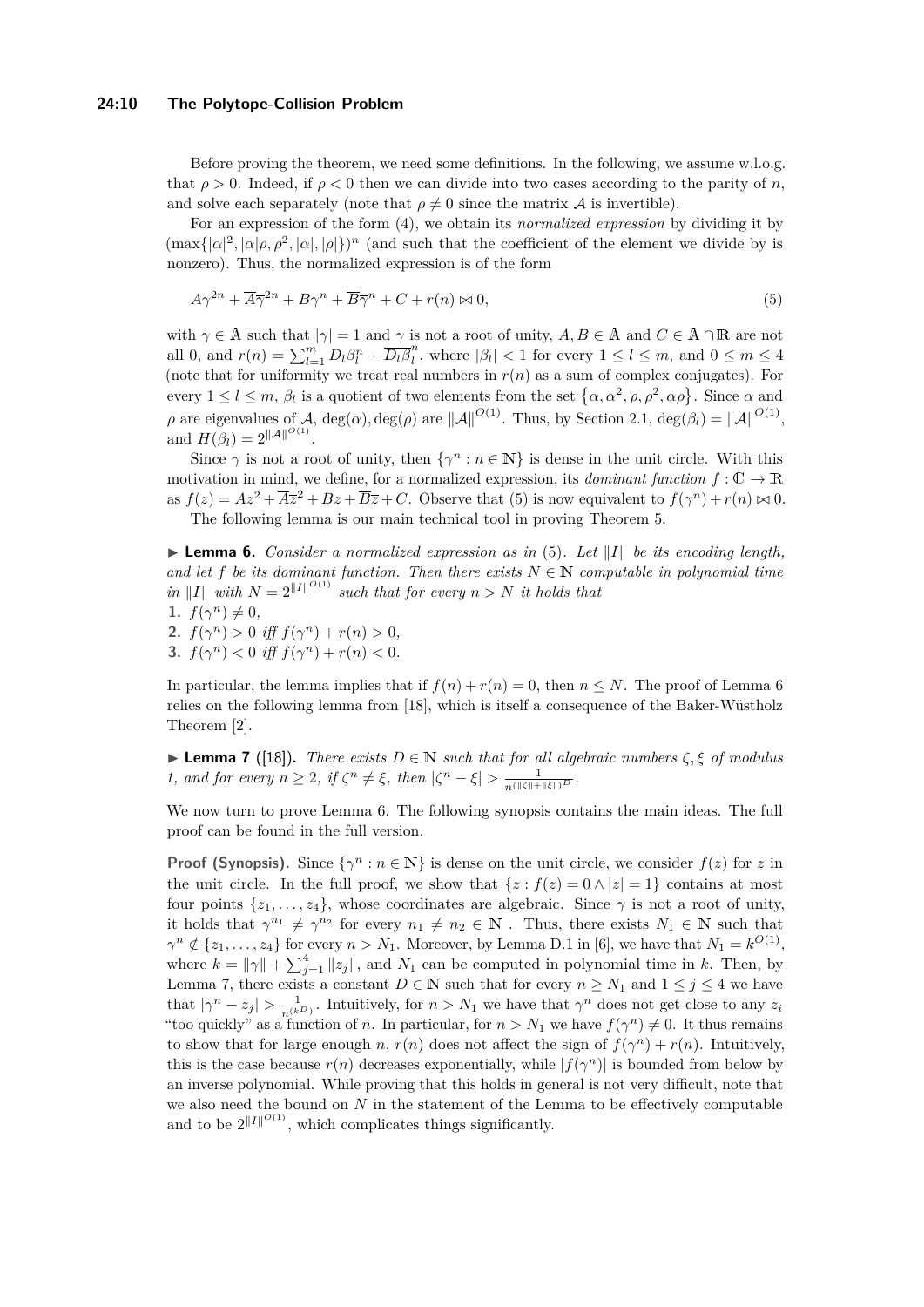<span id="page-10-0"></span>

**Figure 1**  $g(x)$  and two Taylor polynomials:  $T_1(x)$  around  $\varphi_1$  and  $T_2(x)$  around  $\varphi_2$ . The shaded regions show where requirements  $(1)-(3)$  hold, which determine  $\epsilon_1$ . Observe that for  $T_1$ , the most restrictive requirement is  $|g(x) - T_1(x)| \leq \frac{1}{2}T_1(x)$ , whereas for  $T_2$  the restriction is the requirement that  $T_2(x)$  is monotone.

We consider the function  $g: (-\pi, \pi] \to \mathbb{R}$  defined by  $g(x) = f(e^{ix})$ . Explicitly, we have  $g(x) = 2|A|\cos(2x + \theta_A) + 2|B|\cos(x + \theta_B) + C$  where  $\theta_A = \arg(A)$  and  $\theta_B = \arg(B)$ . By the above, *g* has at most four roots, denoted  $\varphi_1, \ldots, \varphi_4$ . We now show that there exist  $N_2 \in \mathbb{N}$  and a non-negative polynomial  $p(n)$  such that  $f(\gamma^n) = g(\arg(\gamma^n)) > \frac{1}{p(n)}$  for every  $n > N_2$ . For every  $1 \leq j \leq 4$  consider the first non-zero Taylor polynomial  $T_i$  of *g* around  $\varphi_i$ . In the full version we show that the degree of such approximations is at most 3. We show that there exists  $\epsilon_1 > 0$  such that for every  $x \in (\varphi_j - \epsilon_1, \varphi_j + \epsilon)$  it holds that (1)  $|g(x) - T_j(x)| \leq \frac{1}{2}|T_j(x)|$ , (2) *g* is monotone on either side of  $\varphi_j$ , and (3) *T* is monotone with the same tendency of  $g$  (see Figure [1](#page-10-0) for an illustration). In the full version we also show that crucially, we can require  $\epsilon_1$  to be efficiently computable and  $\frac{1}{\epsilon} = 2^{n^{O(1)}}$ .

Consider  $n \in \mathbb{N}$  such that  $\gamma^n \in \bigcup_{j=1}^4 (\varphi_j - \epsilon_1, \varphi_j + \epsilon_1)$  and such that  $n > N_1$ , then as we have seen above,  $\frac{1}{n^{(k)}} < |\gamma^n - z_j|$ . But  $|\gamma^n - z_j| < |\arg(\gamma^n) - \varphi_j|$  (since the euclidean distance is smaller than the arc length), so  $|\arg(\gamma^n) - \varphi_j| > \frac{1}{n^{(k_D)}}$ . From requirements (1) and (2) of  $\epsilon_1$ , we get that  $|g(\arg(\gamma^n))| \geq \frac{1}{2}|T_j(\gamma^n)|$  and from the monotonicity of  $T_j$  in the neighbourhood of  $\varphi_j$  (requirement (3)), we have that  $\frac{1}{2}|T_j(\gamma^n)| > \frac{1}{2}\min\left\{|T_j(\varphi_j + \frac{1}{n^{(k_D)}})|, |T_j(\varphi_j - \frac{1}{n^{(k_D)}})|\right\},\$ from which we conclude that  $|g(\arg(\gamma^n))| > \frac{1}{p(n)}$  for some non-negative polynomial *p*. Moreover, we can compute the representation of *p* in polynomial time.

Finally, for  $x \notin \bigcup_{j=1}^{4} (\varphi_j - \epsilon_1, \varphi_j + \epsilon_1)$ , we have that  $|g(x)|$  is bounded from below by a constant. Our careful accounting of  $\|\epsilon_1\|$  in the full version allows us to compute this bound, and show that it is not too small.

The last step in the proof is to show that  $r(n)$  decreases fast enough such that  $r(n) < \frac{1}{p(n)}$ for every  $n > N_3$  for some large enough  $N_3 \in \mathbb{N}$ . Clearly this holds eventually, since  $r(n)$ decreases exponentially. However, we also need a bound on the size of *N*3, which requires more effort. Recall that  $r(n) = \sum_{l=1}^{m} D_l \beta_l^n + \overline{D_l \beta_l^n}$  $\int_{l}^{\infty}$ . By applying The root separation bound [\(2\)](#page-3-1) from Section [2.1](#page-3-2) to  $1 - |\beta_l|$ , we compute  $\epsilon \in (0, 1)$  and  $N_3 \in \mathbb{N}$  such that  $\frac{1}{\epsilon}$  and *N*<sub>3</sub> are  $2^{\|I\|^{O(1)}}$ , and for every  $n > N_3$  it holds that  $|r(n)| < (1 - \epsilon)^n$ . Using this, we can find  $N_4 \in \mathbb{N}$  such that  $N_4 = 2^{\|I\|^{O(1)}}$  and  $|r(n)| < \frac{1}{p(n)}$  for all  $n > N_4$ , from which we can  $\blacksquare$ conclude the proof.

We are now ready to prove Theorem [5](#page-8-3)

**Proof.** For every expression in Sys, let f be the corresponding function as per Lemma [6,](#page-9-1) and compute its respective bound *N*. If  $\bowtie$  is "=", then by Lemma [6,](#page-9-1) if the equation is satisfiable for  $n \in \mathbb{N}$ , then  $n < N$ .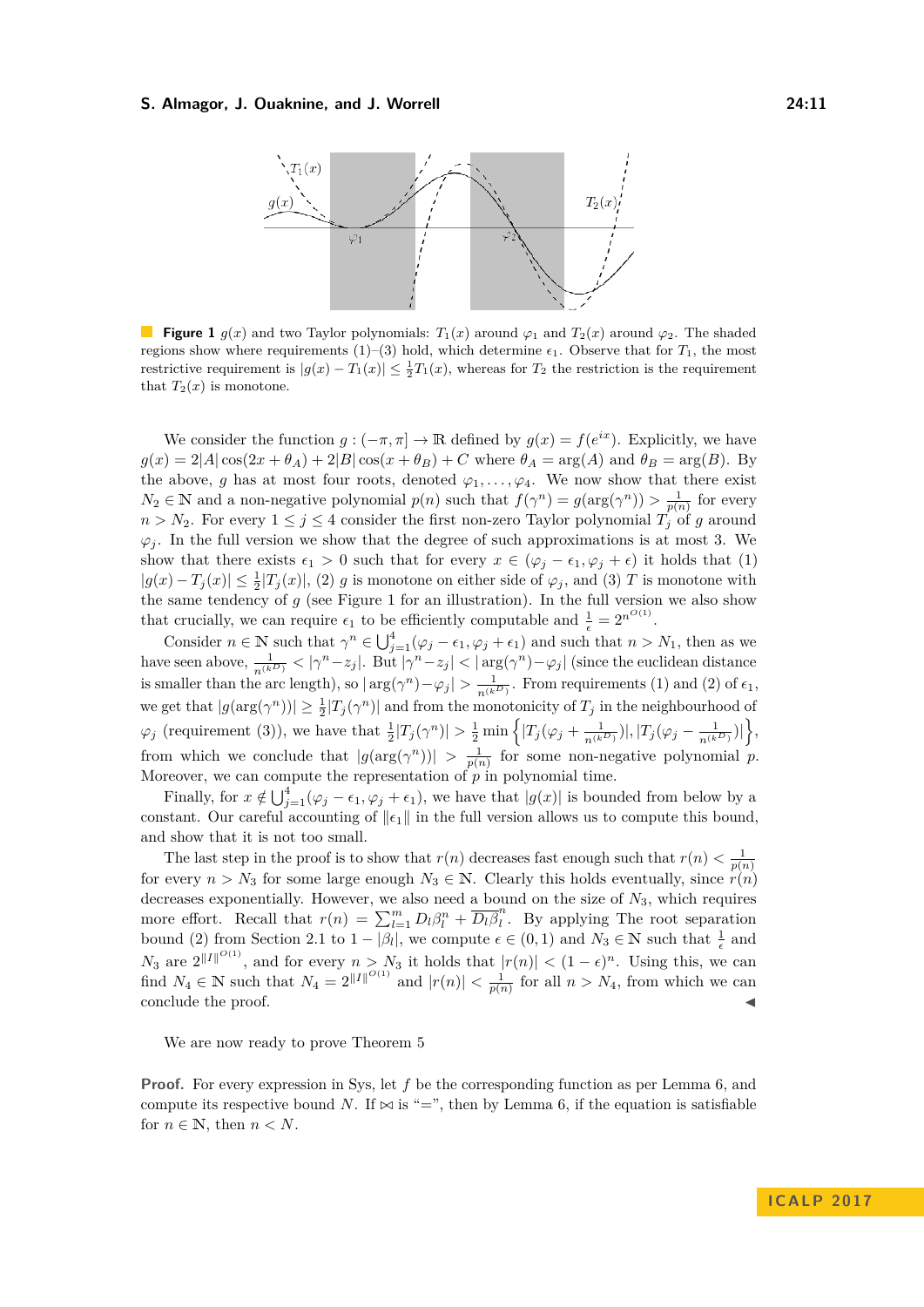#### **24:12 The Polytope-Collision Problem**

If all the  $\bowtie$  are ">", then for each such inequality compute  $\{z : f(z) > 0\}$ . If the intersection of these sets is empty, then if *n* is a solution for the system, it must hold that  $n < N$ . If the intersection is non-empty, then it is an open set. Since  $\gamma$  is not a root of unity, then  $\{\gamma^n : n \in \mathbb{N}\}\$ is dense in the unit circle. Thus, there exists  $n > N$  such that  $\gamma^n$  is in the above intersection, so the system has a solution. Checking the emptiness of the intersection can be done in polynomial time using Theorem [2.](#page-4-2)

Thus, it remains to check whether there exists a solution  $n < N$ . Recall that  $N = 2^{\|I\|^{O(1)}}$ . Thus, in order to check whether the system is solved for  $n < N$ , we need to compute, e.g.,  $\alpha^{2n}$ , whose representation is exponential in  $||I||$ , so a naive implementation would take exponential space.

Instead, we take a similar approach to [\[8\]](#page-12-4): by representing numbers as arithmetic circuits, deciding the positivity (or testing for 0 equality) can be done using an oracle to **PosSLP**, which by  $[1]$  is in the counting hierarchy. By first guessing  $n < N$ , the problem can be solved in  $\mathbf{NP}^{\mathbf{PosSLP}}$ , which is contained in **PSPACE**.

## **5 Conclusions**

## **5.1 Proof of Theorem [1](#page-1-1)**

We conclude by giving an explicit proof of Theorem [1:](#page-1-1) Given polytopes  $P_1$  and  $P_2$  and a matrix  $A$ , if  $A$  is singular, we first apply (in polynomial time) the reduction in Section [3.2.](#page-6-0) Thus, we can assume  $A$  is invertible. Next, if  $P_1$  or  $P_2$  are unbounded, for each unbounded face *F* we proceed as follows: decompose *F* as per Lemma [3,](#page-5-2) so  $F = \bigcup_{i=1}^{m} A_i$ , and recall that iterating over the *A<sup>i</sup>* 's can be done in **PSPACE**. In each iteration, consider an edge *E* of *P*<sup>1</sup> and a face  $F$  of  $P_2$  (both of which may belong to sets  $A_i$  as above). Formulate the first-order sentence [\(3\)](#page-7-0) in Section [3.3,](#page-6-1) and apply Theorem [4](#page-8-1) to obtain an equivalent disjunction of systems  $\bigvee_{i=1}^{M}$  Sys<sub>i</sub>, where *M* is constant. Then, for each system Sys<sub>i</sub>, check in **PSPACE** whether it has a solution, using either Section [4.1](#page-8-4) or Theorem [5.](#page-8-3) If no solution was found, check in **PSPACE** whether a vertex of  $P_1$  collides with  $P_2$ , using the algorithm in [\[8\]](#page-12-4). Then, if still no solution is found, repeat the same procedure by interchanging the roles of  $P_1$  and  $P_2$ , and considering the matrix  $\mathcal{A}^{-1}$  instead of  $\mathcal{A}$ . The correctness and complexity of this procedure follow from the proofs of the respective theorems.

#### **5.2 Discussion**

This paper studies an extension of the Orbit Problem, in which the input is existentially quantified over a polytope, and the target is a polytope. The importance of this work is twofold: from a practical perspective, we provide an algorithm for deciding the termination of linear while loops with affine guards, up to dimension three, when the input is not fixed. From a more theoretical perspective, and as already pointed out by Kannan and Lipton in [\[14\]](#page-12-2), the Orbit Problem and its variants are closely related to long-standing open problems such as the *Skolem Problem*, and various number-theoretic problems. It is therefore useful and compelling to push the borders of decidability, in order to identify the core of the remaining difficulties, and to eventually hopefully overcome them.

Finally, as discussed in Section [1,](#page-0-0) the problem at hand can be viewed as a particular case of the Orbit Problem in dimension six where the target is a semi-algebraic set. As the general problem is known to be hard even in dimension four, our work here suggests that interesting and useful fragments are tractable even in high dimensions.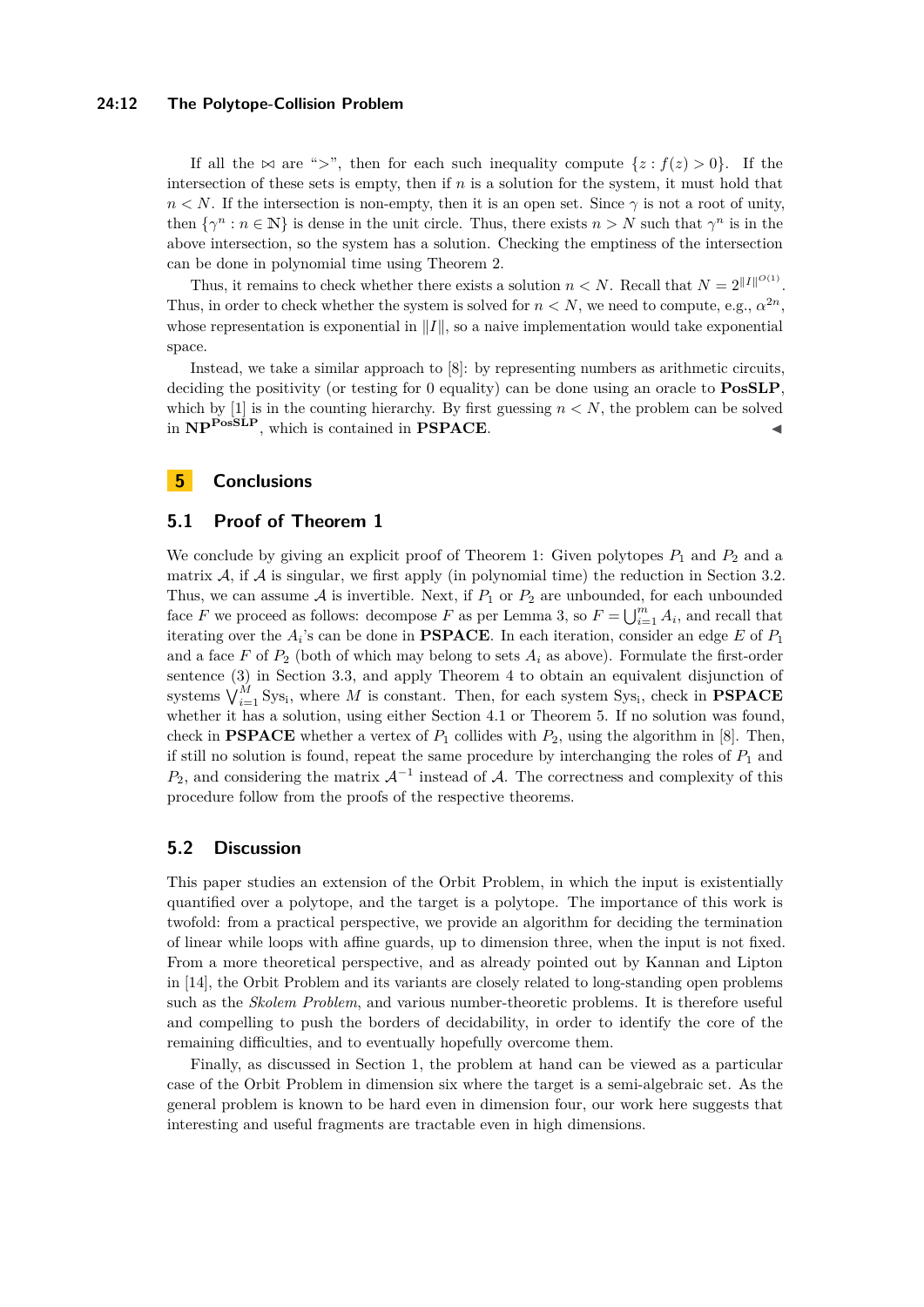#### **References**

- <span id="page-12-19"></span>**1** Eric Allender, Peter Bürgisser, Johan Kjeldgaard-Pedersen, and Peter Bro Miltersen. On the complexity of numerical analysis. *SIAM Journal on Computing*, 38(5):1987–2006, 2009.
- <span id="page-12-11"></span>**2** Alan Baker and Gisbert Wüstholz. Logarithmic forms and group varieties. *J. reine angew. Math.*, 442(19-62):3, 1993.
- <span id="page-12-13"></span>**3** Saugata Basu, Richard Pollack, and Marie-Francoise Roy. *Algorithms in real algebraic geometry*, volume 20033. Springer, 2005.
- <span id="page-12-7"></span>**4** Amir M. Ben-Amram and Samir Genaim. Ranking functions for linear-constraint loops. *Journal of the ACM (JACM)*, 61(4):26, 2014.
- <span id="page-12-6"></span>**5** Mark Braverman. Termination of integer linear programs. In *International Conference on Computer Aided Verification*, pages 372–385. Springer, 2006.
- <span id="page-12-18"></span>**6** Ventsislav Chonev, Joël Ouaknine, and James Worrell. On the complexity of the orbit problem. *arXiv preprint arXiv:1303.2981*, 2013.
- <span id="page-12-3"></span>**7** Ventsislav Chonev, Joël Ouaknine, and James Worrell. The orbit problem in higher dimensions. In *Proceedings of the 45th Annual ACM Symposium on Theory of Computing*, pages 941–950. ACM, 2013.
- <span id="page-12-4"></span>**8** Ventsislav Chonev, Joël Ouaknine, and James Worrell. The polyhedron-hitting problem. In *Proceedings of the 26th Annual ACM-SIAM Symposium on Discrete Algorithms*, pages 940–956. SIAM, 2015.
- <span id="page-12-14"></span>**9** Henri Cohen. *A course in computational algebraic number theory*, volume 138. Springer Science & Business Media, 2013.
- <span id="page-12-16"></span>**10** George E. Collins. Quantifier elimination for real closed fields by cylindrical algebraic decompostion. In *Automata Theory and Formal Languages 2nd GI Conference Kaiserslautern, May 20–23, 1975*, pages 134–183. Springer, 1975.
- <span id="page-12-9"></span>**11** Jean Baptiste Joseph Fourier. Solution d'une question particuliere du calcul des inégalités. *Nouveau Bulletin des Sciences par la Société philomatique de Paris*, 99:100, 1826.
- <span id="page-12-0"></span>**12** Michael A. Harrison. Lectures on linear sequential machines. Technical report, DTIC Document, 1969.
- <span id="page-12-1"></span>**13** Ravindran Kannan and Richard J. Lipton. The orbit problem is decidable. In *Proceedings of the 12th Annual ACM Symposium on Theory of Computing*, pages 252–261. ACM, 1980.
- <span id="page-12-2"></span>**14** Ravindran Kannan and Richard J. Lipton. Polynomial-time algorithm for the orbit problem. *Journal of the ACM (JACM)*, 33(4):808–821, 1986.
- <span id="page-12-5"></span>**15** David Lee and Mihalis Yannakakis. Online minimization of transition systems. In *Proceedings of the 24th Annual ACM Symposium on Theory of Computing*, pages 264–274. ACM, 1992.
- <span id="page-12-12"></span>**16** Maurice Mignotte. Some useful bounds. In *Computer algebra*, pages 259–263. Springer, 1983.
- <span id="page-12-8"></span>**17** Joël Ouaknine, João Sousa Pinto, and James Worrell. On termination of integer linear loops. In *Proceedings of the 26th Annual ACM-SIAM Symposium on Discrete Algorithms*, pages 957–969. SIAM, 2015.
- <span id="page-12-17"></span>**18** Joël Ouaknine and James Worrell. Ultimate positivity is decidable for simple linear recurrence sequences. In *International Colloquium on Automata, Languages, and Programming*, pages 330–341. Springer, 2014.
- <span id="page-12-15"></span>**19** Victor Y. Pan. Optimal and nearly optimal algorithms for approximating polynomial zeros. *Computers & Mathematics with Applications*, 31(12):97–138, 1996.
- <span id="page-12-10"></span>**20** James Renegar. On the computational complexity and geometry of the first-order theory of the reals. part i: Introduction. preliminaries. the geometry of semi-algebraic sets. the decision problem for the existential theory of the reals. *Journal of Symbolic Computation*, 13(3):255–299, 1992.